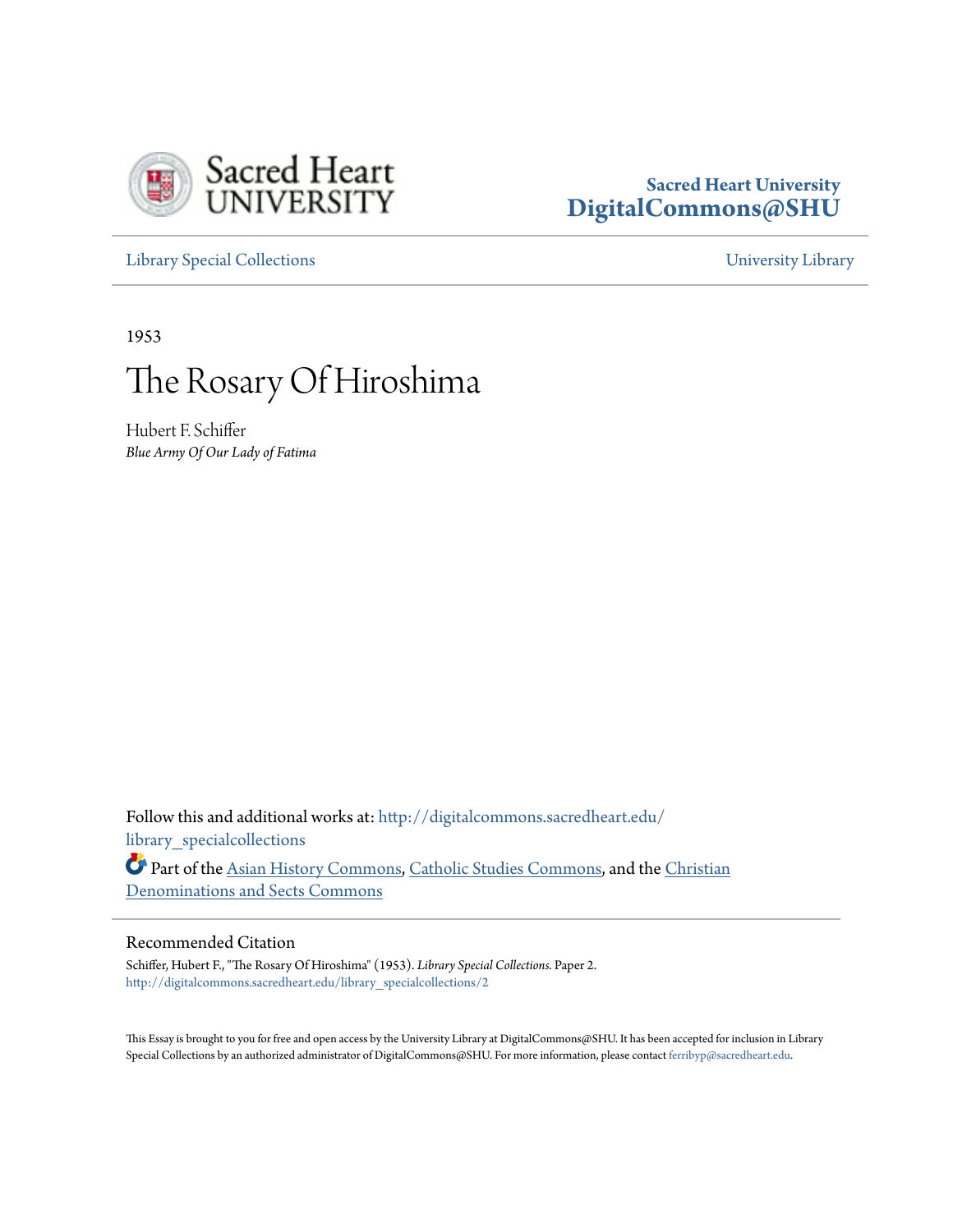The BLUE ARMY is the fulfillment of Our Lady's requests

# **Consecration**

Do you wear the BROWN SCAPULAR— always?

(Partial indulgence every time it is kissed) Let your SCAPULAR sign of your "contract" with the Immaculate Heart of Mary-remind you of Her following requests at Fatima:

# **Sacrifice**

Do you extend your MORNING OFFERING throughout the day?

(A Partial indulgence is granted to: 1) That individual among the faithful who, in CARRYING OUT HIS DUTIES and bearing with the trials of life, raises his mind in humble trust to God, adding - even mentally - some pious invocation;

2) That individual among the faithful who, led by a spirit of faith, mercifully expends himself or his goods in the service of needy brethren; 3) That individual among the faithful who, in a spirit of penance, freely abstains from something licit and pleasing to himself.)

Throughout the day, whenever work or suffering is offered to God, a perfect formula given to us by Our Lady of Fatima is: "O my Jesus, it is for love of Thee, in reparation for the outrages committed against thelmmaculate Heart of Mary, and for the conversion of poor sinners. "

# **Prayer**

Do you say five decades of Her ROSARY every day? (Plenary indulgence once daily when said in common)

# **Reparation**

Have you made an effort to make the FIVE FIRST SATURDAYS? (To those who make the Five First Saturdays Our Lady promises; *"I* promise to assist at the hour of death with all the graces necessary for salvation... ")

Have you adored Our Lord in the BLESSED SACRAMENT?

(Plenary indulgence for at least a half-hour of adoration before the Blessed Sacrament)



**MARIAN ; caLL**  ' BX 2310<br>.R/

S 33

\.

**HUBERT P. SCHIFFER. S.J.**  Published by-Blue Army Washington, N. J.

i Edition Ten Cents

 $L - 40$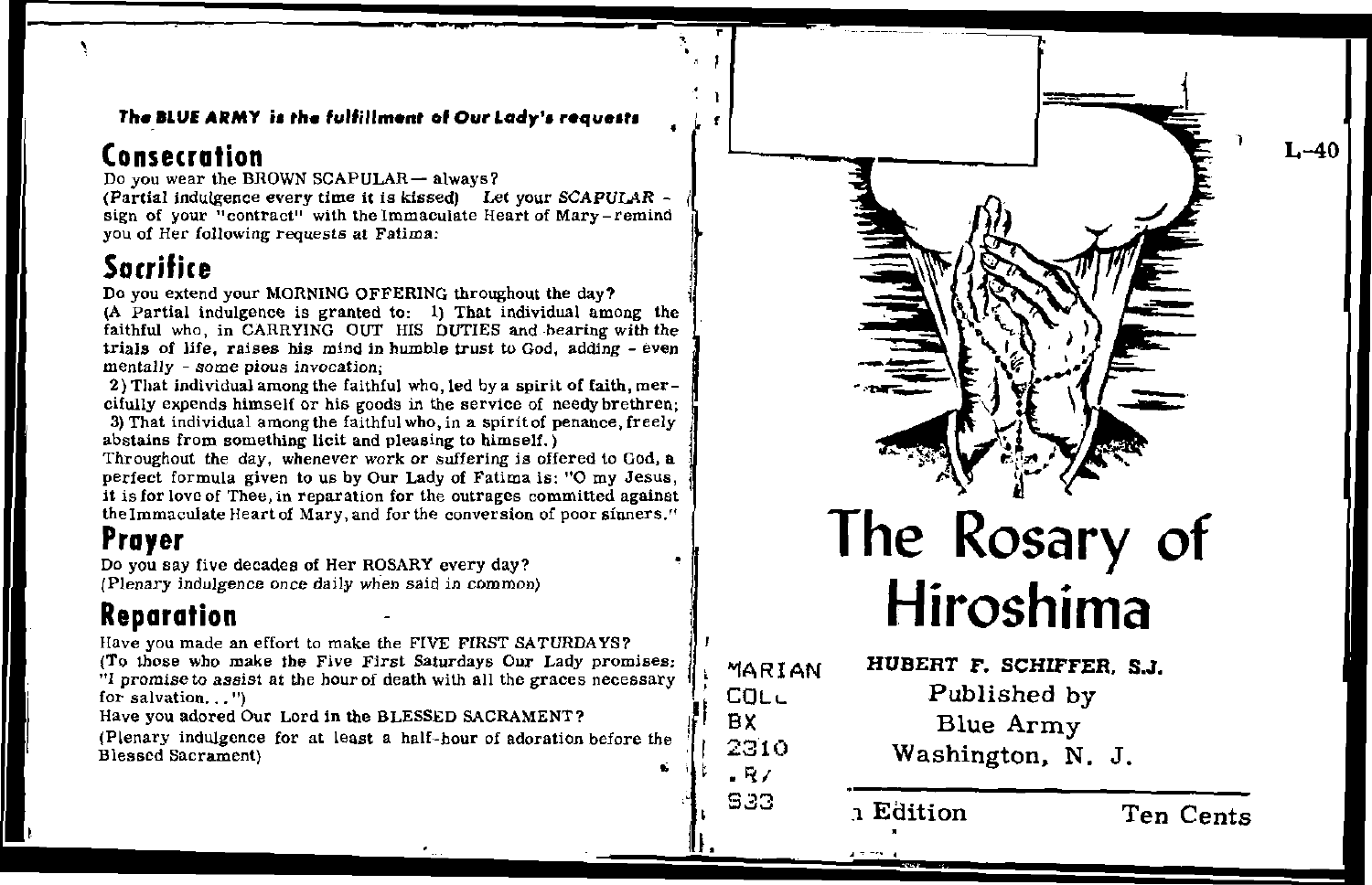This book belongs to the Marian collection *Saered Heart University Gift of ihi*<sup>g</sup> *Fourth World Foundation* 

The names of those who sign this pledge are copied on microfilm, flown to Fatima, and buried beneath the tree in the Cova da Iria. There are no dues or donations of any kind required. FREE copies of this pledge, together with the morning offering may be obtained by sending a stamped. self-addressed envelope to your nearest *\*  Center, or to

## BLUE ARMY of OUR U

WASHINGTON, N.J. 07

MARIAN COLL BX 2310 .R7 S33

### The rosary of Hiroshima

*who will lay their lotus flowers upon them to change the wounds of hate into the scars \* of "love."* •• MOST REV. BISHOP FULTON J. SHEEN

<del>i di saan mu</del>agi emmene var mearympi<del>nesse</del>n y

*Imprimi Potest:* 

*Nihtt Obttat:* 

**JOHN J. MCMAHON, S.J. Provincial** 

> **ANDREW A. MARTIN Censor Libroruni**

*Imprimatur:* 

**\* CHRISTOPHER J. WELDON Biibo? of Springfield** 

**August 8, 1953** 

**COPYRIGHT, 1953, Br THE AUTHOR**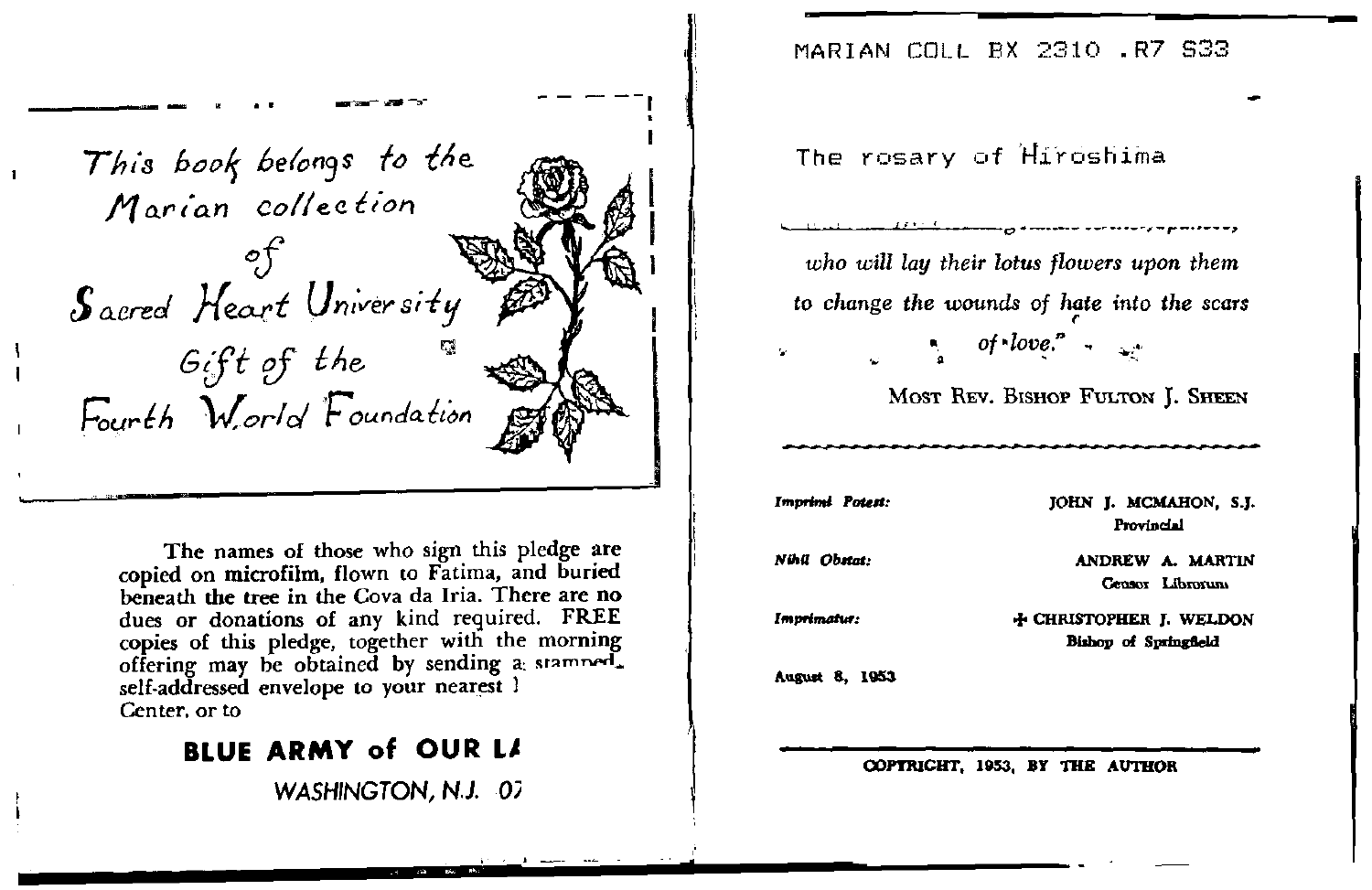#### **MORNING OFFERING**

MY God, in union with the Immaculate Heart of Mary (here kiss your Brown Scapular\*} I offer Thee the Precious Blood of Jesus from all the altars throughout the world, joining with It the offering of my every thought, word and action of this day.

O my Jesus, I desire today to gain every indulgence and merit I can and I offer them, together with myself, to Mary Immaculate . . . that she may best apply them to the interests of Thy most Sacred Heart. — Precious Blood of Jesus, Save us! — Immaculate Heart of Mary, Pray for us! — Sacred Heart of Jesus, Have mercy on us! t "Plenary indulgence under the usual conditions once a day" \*500 days indulgence

This offering *is said by the millions of*  members *of the Blue Army* throughout the world, each morning . . . to <sup>1</sup>Jfill the request of Our Lady of Fatima *the sanctification of daily duties* as . condition for *the* conversion *of* Russia.

## **WORLD PEACE PROMISED FROM HEAVEN**

When Our Blessed Mother appeared at Fatima, she solemnly declared:

*"If my requests for prayer and penance are granted, Russia will be converted and there will be peace in the world. If they are not, Russia will spread its errors throughout the world, provoking wars and persecutions; many good people will be martyred; many nations will be annihilated . . . but, finally, my Immaculate Heart will triumph."* 

The explosion of the first atomic bomb over Hiroshima has initiated a new era. In one frightful second a proud city of half a million souls "was wiped out from the face of the earth. Nothing remained but an "atomic desert," and the word "Hiroshima" became a symbol of total destruction.

To be a survivor of the first atomic bomb in human history, and to have felt its tremendous concussion within the most deadly one-mile radius, gives me the

5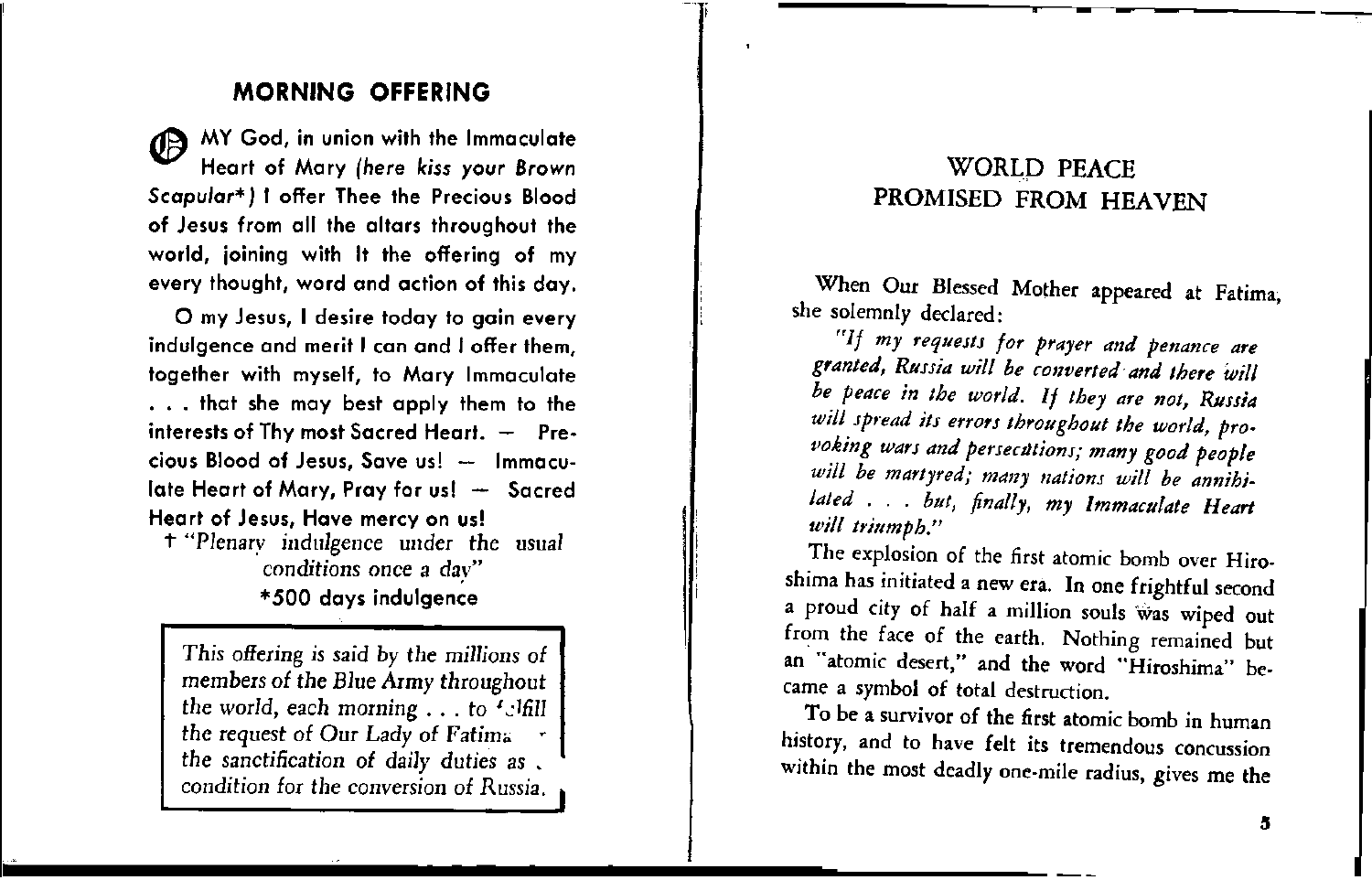not enviable "advantage" of first-hand experience. Experts have told me that I "ought to be dead." The experts were almost right, for my fellow Jesuits carried me out of the burning city "for a decent Christian funeral."

The atom bomb has not only brought total destruction, but it may well bring a continuing threat and terror upon mankind, a spiritually dividing effect worse than the physical destruction. We all, living in this atomic age, have the responsibility to do something about it. We all want to promote a real peace. But is there a remedy?

We survivors of Hiroshima bring you a message: the bells of St. Mary's at Hiroshima ring a message of faith, and of hope.

Atom-bombed Hiroshima's answer to Our Lady's plea is a crusade of prayer. The fifteen stained glass windows of the Memorial Shrine will show the mysteries of the rosary, the prayer which daily unites millions of hearts all over the world.

Do you know anything more moving than a fiveyear-old laying his little hand into yours and going with you, his eyes shining with confidence in your goodness? We adults have too often forgotten that God is our Creator and Father. We prefer to go our own ways instead of accepting God's guidance. And

**li** then, we run into trouble. We then have to solve "the problem of the atom bomb."

How would you feel as a human father if your children would whisper or chatter together and then look into every corner for a "solution" to their difficulties without ever coming to tell you about them?

We all need and desperately want world-peace. And what do we do to attain it? International conferences, economic measures, defense production, civil defense training. We do almost everything we can think of, except the most important thing: PRAYER.

Prayer is more powerful than the atom bomb. It promotes and deepens the spirit of human brotherhood. Americans and Japanese, Germans and French, Chinese and British, Buddhists and Christians—they all need to realize that God is our common Creator and Father. From this realization to the "United Nations" is only one step.

The Shrine for World-Peace in the heart of Hiroshima stands as a symbol of this unity. Let us hope that the children who are now playing in its shadow will grow up into a world of peace which we have prepared for them. There in Hiroshima, Americans and Japanese, pilgrims from Australia and Korea, Italy and Canada are kneeling side by side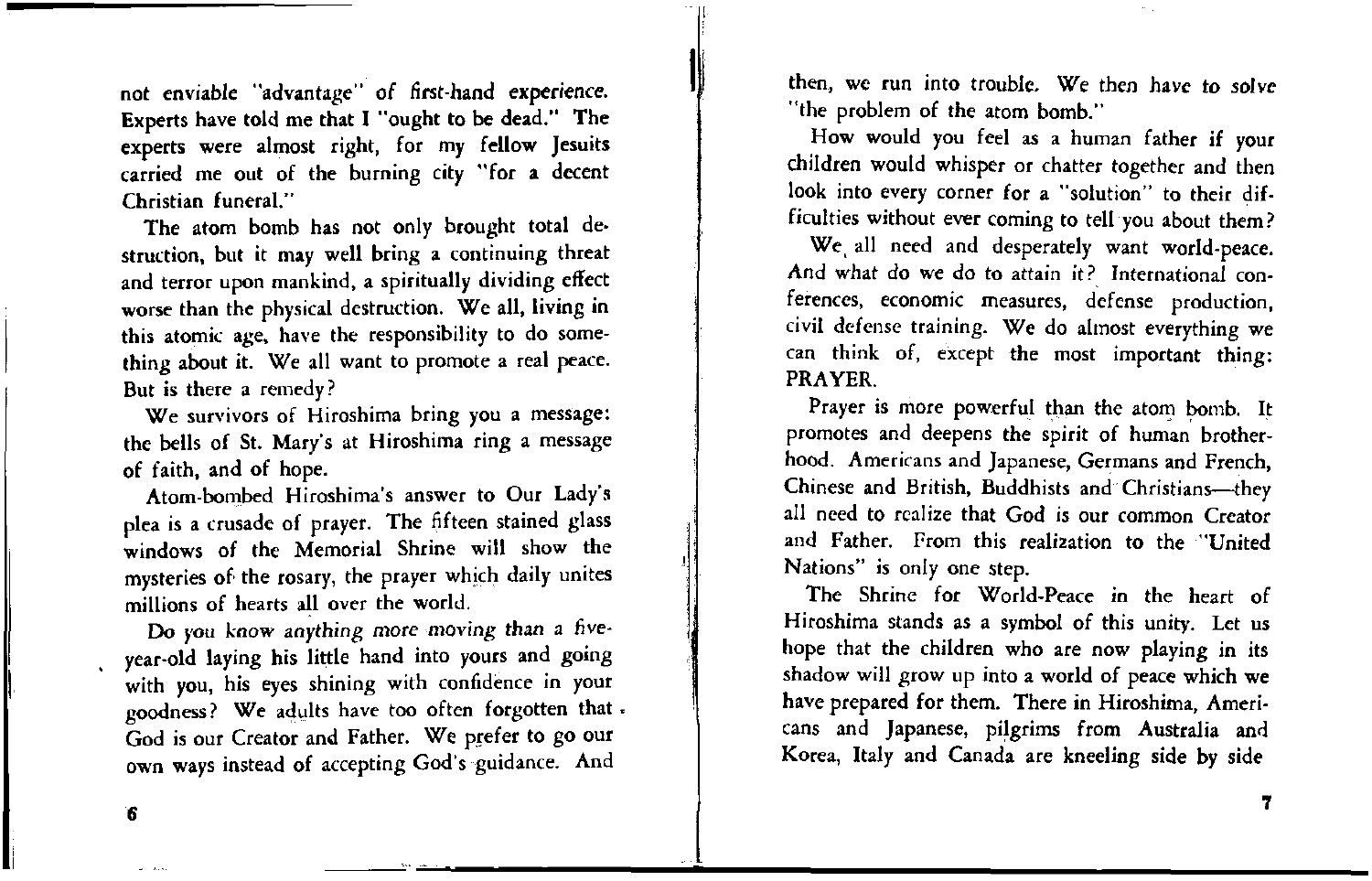praying together for peace. This *common prayer*  will reflect itself in *common work* tor peace.

But this is only a beginning. Our atomic age will not be safe as long as prayers are said only at Hiroshima. Not even the prayers there continued day and night, will help you if you don't pray, too.

What we need today is a Crusade of Prayer, the spirit of prayer everywhere, a renewal of our deepest trust and confidence in God's providence.

Our Blessed Mother promised that when we heeded her plea for prayer and Christian action, the world would have peace. We may feel that our humble efforts cannot have such a tremendous effect upon the world, but let us think for a moment about the power of a river, sweeping everything before it. That river is made up of tiny drops of water, and because numberless tiny drops of rain have fallen into it, the river has become a force that carries heavy ships and changes deserts into fruitful farms and gardens.

So, too, will the Perpetual Rosary Crusade—the recitation of the rosary for peace by countless persons all over the world become an immense and irresistible spiritual force for peace. In this universe there is nothing else that forms a common ground for the peoples of the world except the love of God, charity,

and the spirit of prayer. Our Blessed Mother's rosary is a bond which unites the heart strings of the world.

We of Hiroshima invite you to join a worldwide Crusade of Prayer for peace, combining all our prayers with the powerful prayers of Christ's mother in heaven. Is there a motherly heart on earth that does not yearn for peace? How, then, could our Blessed Mother in heaven reject the plea of her children in every country imploring her loving heart to pray and work with us for world peace?

Bishop Fulton J. Sheen said in one of his radio addresses:

*"Fatima is not a warning*—// *is a hope! While man lifts the little atom which' he splits to annihilate a world, Mary swings the sun like a trinket on her wrist to convince the world that God has given her the greater power over nature, not for death, but for light and life and hope . . . There need not be World War III and there will not be one if we set the Woman against the Atom."* 

#### THE ATOM BOMB

At 2:45 A.M. on August 6th, 1945, a B-29 took off from.the island of Tinian to drop the first atomic bomb on Japan. Over Iwo Jima it met with an in-

8

the Secretary Co.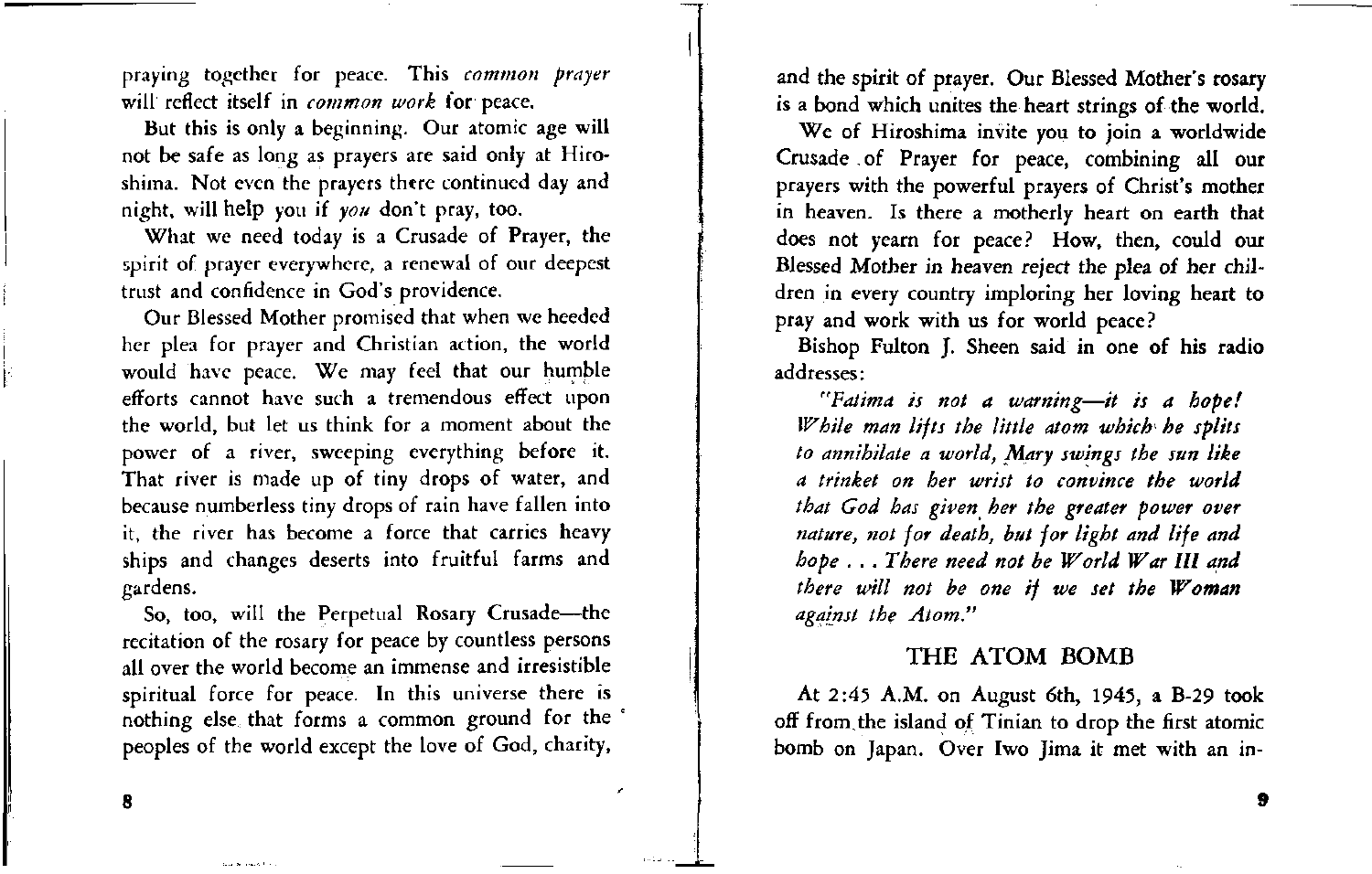strument plane and a photography ship. Three weather planes had taken off an hour ahead to scout the sky over three Japanese cities chosen as possible targets: Hiroshima, Nagasaki, and Kokura.

The big flight was on. Soon the first A-bomb would explode only eight city blocks from the Jesuit Church of Our Lady's Assumption where I was stationed in Hiroshima.

The bomb exploded over the city at 8:15 in the morning. It came as a complete surprise, out of a blue and sunny sky. Suddenly, between one breath and another, in the twinkling of an eye, an unearthly, unbearable brightness was all around me; a light unimaginably brilliant, blinding, intense. I could not see, or think. For one short moment everything was at a standstill. I was left alone swimming in this ocean of light, helpless and frightened. The room seemed to catch its breath in deadly silence.

Suddenly, a terrific explosion filled the air with one bursting thunderstroke. An invisible force lifted me from the chair, hurled me through the air, shook me, battered me, whirled me 'round and 'round like a leaf in a gust of Autumn wind.

(Up in the air, the B-29's co-pilot scribbled in his log: "The flash was terrific. About 25 seconds after the flash we felt two very distinct slaps on the ship.

We then turned the ship so that we could observe the results, and there in front of our eyes was without a doubt the greatest explosion man has ever witnessed: the city was nine-tenths covered with smoke of a boiling nature, which seemed to indicate buildings blowing up, and a large column of white cloud which in less than three minutes reached 30,000 and then went to at least 50 - 60,000 feet. I am certain the entire crew felt that this experience was more terrifying than any human being had ever thought possible. It seemed impossible to comprehend. Just how many Japanese did we kill? I honestly have the feeling of groping for words to explain this, or I might say 'My God! What have we done?' If I live a hundred years, I'll never quite get these few minutes out of my mind.")

The light was suddenly gone. All was darkness, silence, nothingness. I was not unconscious, because I was trying to think what was happening. I felt with my fingers in the total blackness enveloping me. I was lying with my face down on broken and splintered pieces of wood, some heavy load pressed on my back, blood was running down my face. I could see nothing, hear no sound. I must be dead I thought.

Then I heard my own voice. That was the most

and a state of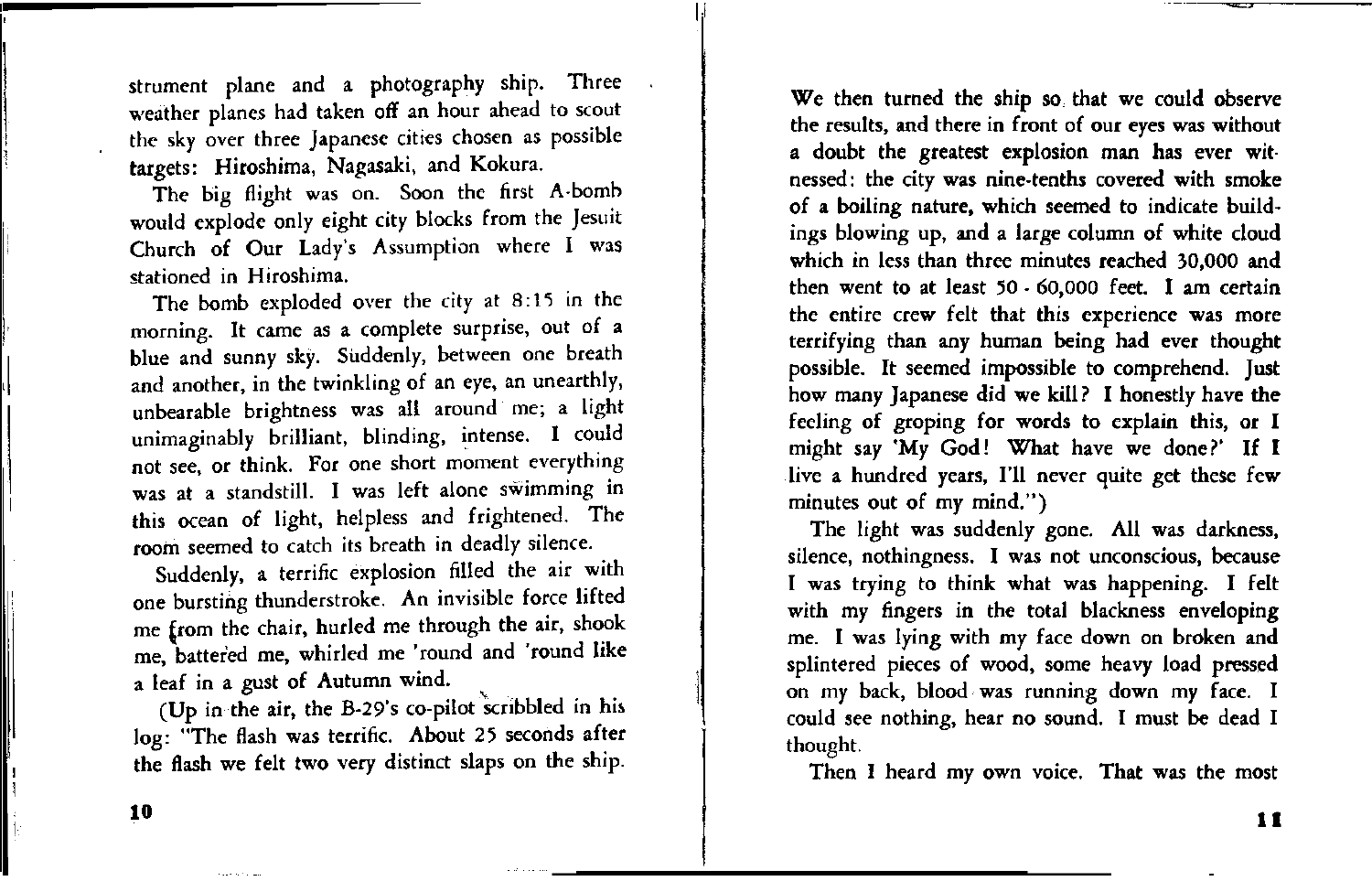frightening experience of all, because it showed me I was still alive, and convinced me that some horrible Catastrophe had occurred.

An explosion?—Heavens, that was a BOMB! A direct hit!

It took only a second: a flash—fearfully frightening—and Hiroshima, home of half a million people, was wiped off the earth. What was left was only darkness, blood, burns, moans, fire and spreading terror.

Four Jesuit priests were stationed at the church of Our Lady's Assumption: Father Hugo Lassalle, Superior of the whole Jesuit Mission in Japan, and Fathers Kleinsorge, Cieslik, and Schiffer. We spent the whole day in an inferno of flames and smoke before a rescue party was able to reach us. All four were wounded but through the grace of God we survived.

Nine days later peace came. It was August 15, the feast of our Blessed Mother's Assumption.

On the other side of the world more than a year later occured a series of events which on the surface appeared to have no connection, but which have since proved to be the most powerful single force in preventing a repetition of the horrible experience of Hiroshima and Nagasaki.

In Plainfield, New Jersey, U.S.A., a priest had just finished offerng a Requiem Mass when he collapsed at the foot of the altar, the victim of an extremely serious heart attack.

Doctors gave him only a few weeks to live. But the priest, Rev. Harold V. Colgan, Pastor of St. Mary's Church, Plainfield, completely startled the doctors a few days later when he walked from the hospital a completely cured man, in response to his fervent prayers to the Mother of God.

He promised the Blessed Virgin Mary that if She would obtain from God his complete cure, he would spend the rest of his life spreading devotion to her.

He has fulfilled this pledge by starting the Blue Army of Our Lady of Fatima, which has spread to some 25 million persons in 57 nations of the world in observance of-the opening quotation in this booklet and the rest of the message given by the Blessed Virgin Mary at Fatima, Portugal in 1917.

Recognizing that prayer is more powerful than the atom bomb, Father Colgan, who has since been elevated to the rank of Right Reverend Monsignor, thoroughly studied the requests of Our Lady of Fatima and then insisted that each of her requests be fulfilled by the person signing the Blue Army Pledge. Blue Army members promise to say the Rosary

'n.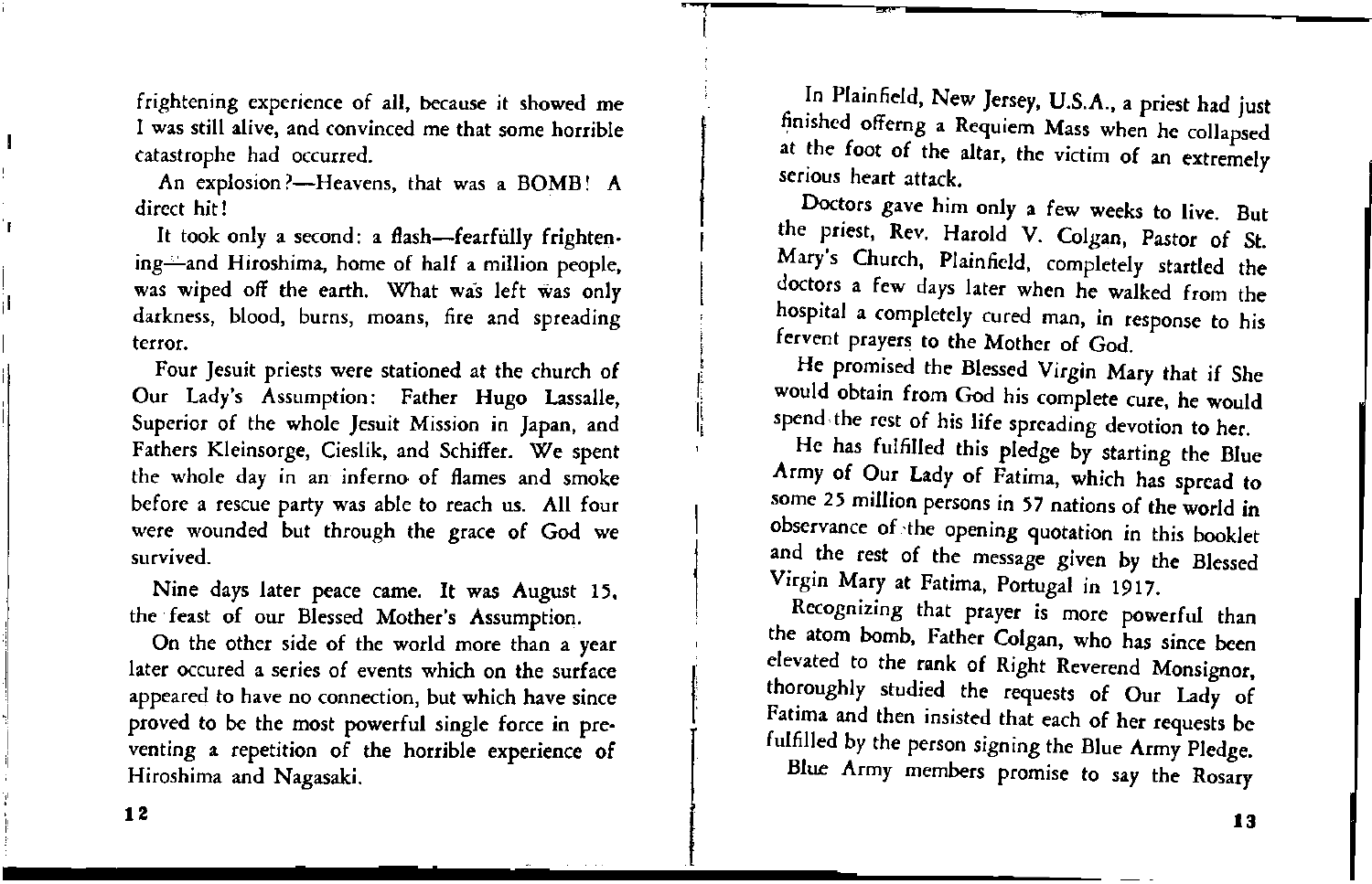every day, to consecrate themselves to the Blessed Virgin Mary, and show their consecration by wearing the Brown Scapular, and properly to fulfill the duties of their state in life, offering the sacrifices and penances involved to God in reparation for sin.

The Blue Army also urges the first Saturday devotions announced in Fatima.

#### HISTORY OF FAITH

Since the seventeenth century, Japan had chosen to shut out Christianity from her islands. Before the atom bomb, in 1945, there were hundreds of Buddhist temples and many Buddhist monasteries in Hiroshima. Most of the people had no knowledge of, or interest in, the Christian faith. Many were openly hostile. Our Hiroshima mission counted only two hundred Catholics, about half of whom lived in the villages around the city.

St. Francis Xavier landed in Japan on August 15, 1549, the feast of Our Lady's glorious Assumption. Soon hundreds of thousands were baptized, including feudal lords, samurais, and many Buddhist bonzes. Letters of the first Jesuit missionaries show time and again how these Japanese converts combined deep understanding of Christ's Passion with reverence for His Mother, and how they loved to say the rosary.

Xavier had reason to be proud of his converts: "Among all the nations of the Far East that I know, the Japanese are best disposed towards our Christian way of life."

Three hundred years of cruel persecution could not completely destroy the seeds Xavier had planted. All the early Jesuit and Franciscan missionaries were killed, every known Christian was martyred. But seven generations later when missionaries were able to return to Japan, they found over 60,000 Catholics hidden in the mountains or in small fishing villages. They still sang the *Ave Maria* in Latin! They still practiced the daily recitation of the Rosary.

Not only that, they tested the true faith of the new missionary with these three questions: "Are you married? Are you united with the Pope in Rome? Do you pay your respects to the Mother of Christ?" Only then did they tell him: "Father, our hearts are the same as yours. We have kept the faith of our fathers."

## CHILDREN PLAY IN THE "GARDEN OF LIGHT"

There can hardly be a doubt but that much abrupt goodwill has been built up by the quiet example of

à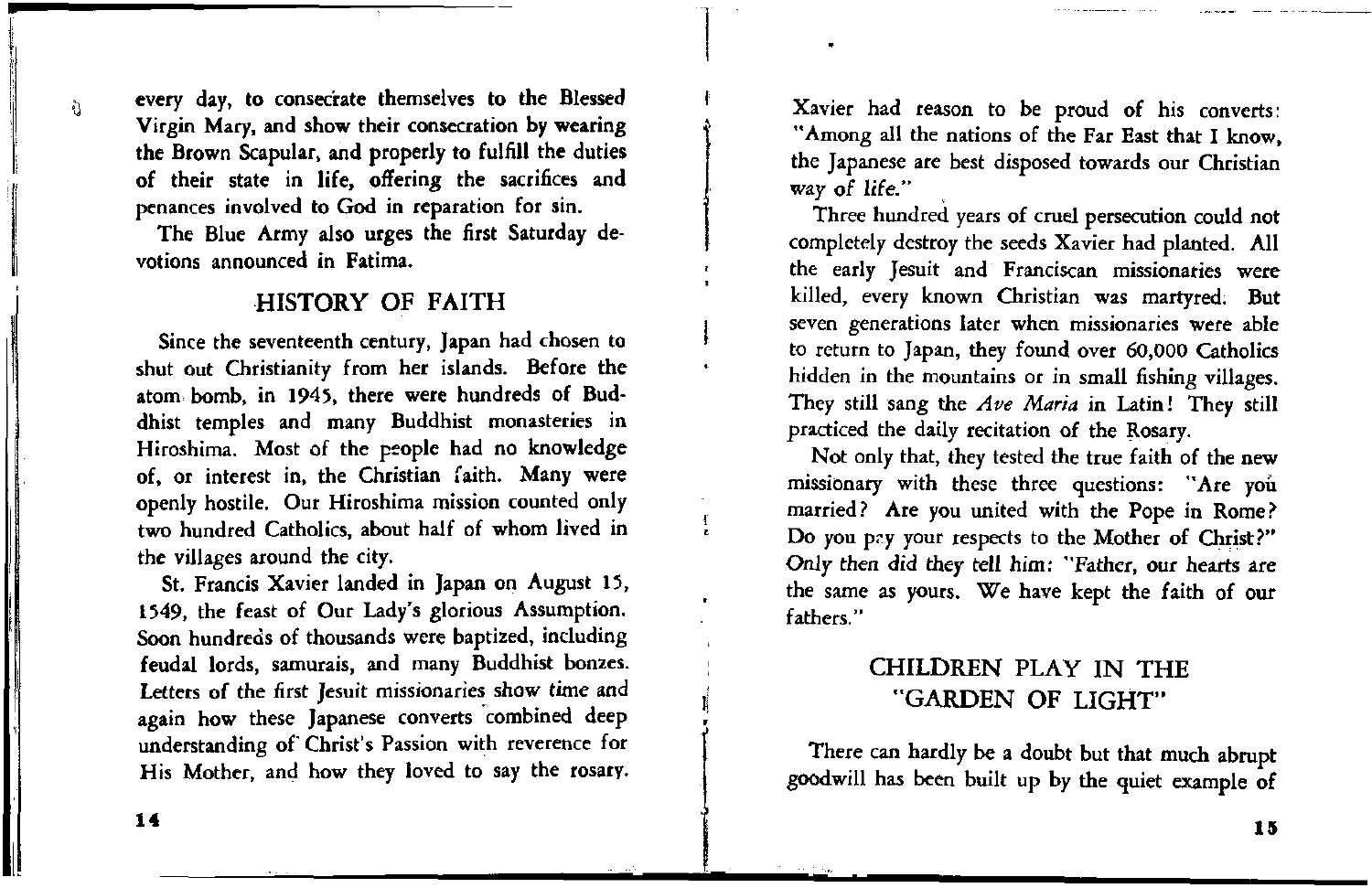Christian charity during the tragic weeks after the bombing. The Jesuit novitiate in the northern outskirts of Hiroshima became a center for medical first aid and all kinds of assistance. The people will never forget the heroic sacrifices of the Helpers of the Holy Souls. When the whole world seemed to collapse, the Sisters who had lost their convent and all their belongings worked untiringly to help the wounded. And when kind G. I.'s volunteered to build a small convent for the Sisters, they immediately opened a kindergarten and a day nursery to help the poor mothers in the neighborhood.

In 1947, Japanese Sisters were called to Hiroshima to open an orphanage. There was a crying need for such a home for thousands of children were wandering around homeless. They slept in holes, under bridges, or in empty freight cars. Unkempt, unwashed, full of lice and clothed in rags, they looked and acted like alley cats. Stealing food was the only way to survive, and they banded together to still their continuous hunger. Officials did not know what to do. The few existing institutions were by far not sufficient to take care of so many thousands.

After my recovery from near-death under the atom bomb, I was commissioned by Father Lassalle to begin negotiations with State and City officials about the possibilities of opening a house for these children. All we had at that time was hope; there was no house available, no personnel, no money.

Ŷ

Then came Mother Elizabeth. She was a tiny, smiling and untiring Japanese nun from Beppu's "Garden of Light" who had promised to help us build a children's home. Mother Elizabeth is a convert. Over a quarter of a century ago she renounced the Shinto religion to become a follower of Christ, whose Sacred Heart is her greatest love. For fifteen years she begged her parents for permission to become a Catholic before they finally heeded her pleas. The daughter of a well-to-do Tokyo family, Mother Elizabeth gave up a life of ease and comfort to bring happiness to Japan's homeless children. Her grandfather was a Shinto priest and her father, a doctor. A brother, Mikihiko Nagata, is author of the bestseller *Father of the Emperor.* A brother-in-law was, for many years, physician to the Imperial family, but recently resigned because of his age.

When Australian troops stationed near Hiroshima heard about our plans, they started a "Christmas raffle" and within a few weeks these great-hearted men, led by their chaplains, "chipped in" so that the Christ Child had a present of four thousand dollars for His tiny Hiroshima orphans. The Mitsubishi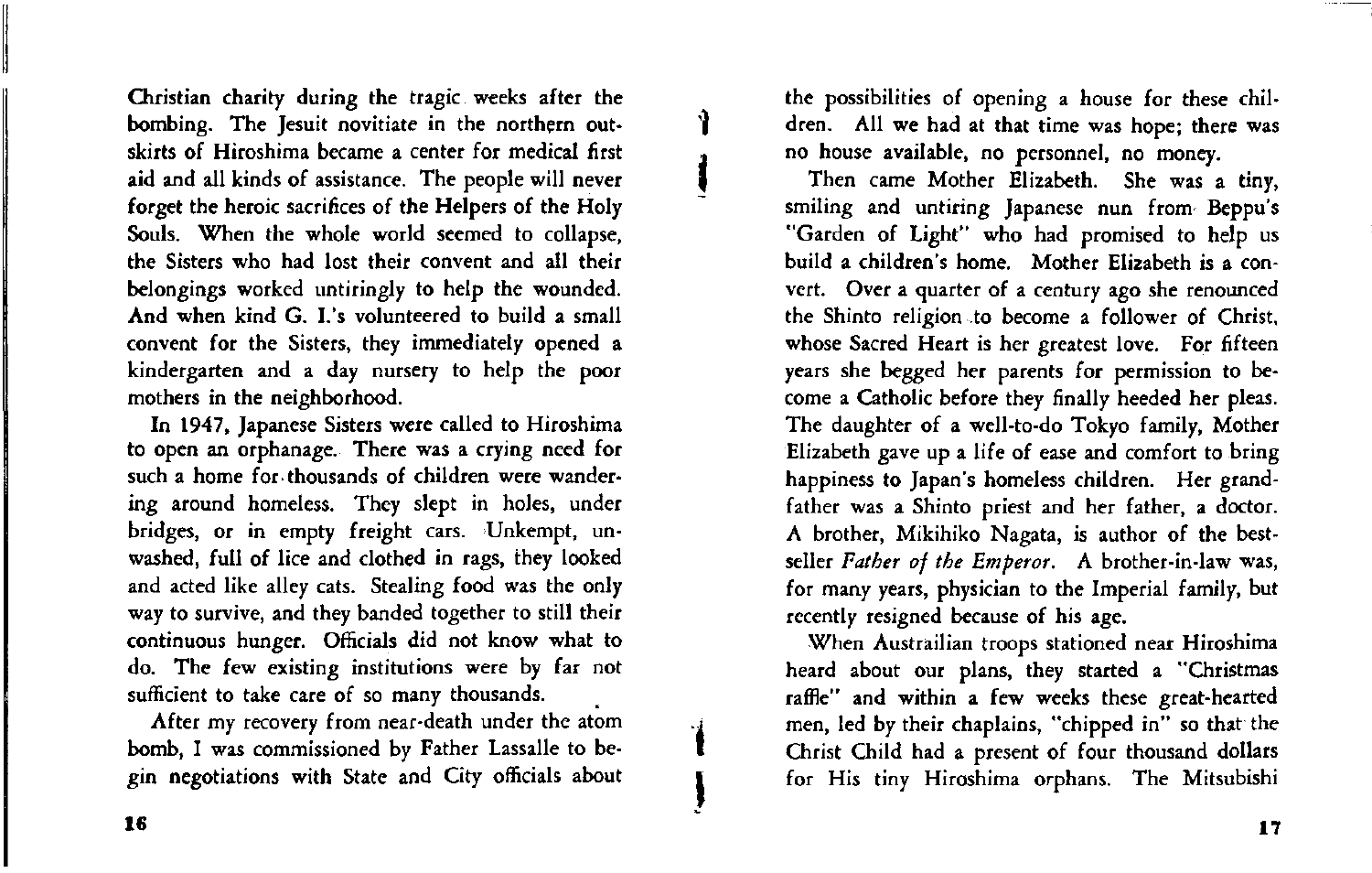factory offered to sell a large two-story building for the reduced price of \$4,000. American G.I.'s meanwhile helped the orphans in their areas with the result that the Japanese more and more admired these kindhearted ambassadors of good will. The Japanese doctors—Buddhists, but with all the universal charity of their profession—donated their time for physical check-ups and attendance to sick children. Buddhist temples took up collections of food and mothers from the neighborhood came with tears in their eyes to offer used clothing.

It was in December of 1947, that the Hiroshima "Garden of Light" began shedding its beams of compassion on homeless children.

I will never forget the day when we brought the first group of twelve small children into the old factory. It was a cold afternoon, and we had neither glass nor boards to cover the bombed out windows. The children apparently didn't mind these minor details, they were used to living and sleeping under the open sky; they played in and around the house and were quite happy. In the evening, we squatted in a large circle on the floor and had our family meal. Then Mother Elizabeth began to tell a long bed-time story.

Day after day, the Sisters brought more children

in. Many of them were sick and had stomach trouble. Soon we had to go begging for more food and blankets. Since food was strictly rationed for everybody including missionaries and Sisters and was far not enough, anybody who gave food made a personal sacrifice and had to fast so much the more for it.

And there were other problems. Every drop of water needed in the house had to be carried a distance of several hundred yards. The water carrying became especially trying on cold winter mornings, and during the rainy season. It was six months before we had enough money to dig our own well, and the cost was only Thirty-Five Dollars. That amount was akin to a small fortune in the bombed-out city, however.

For many months everyone slept on the floor, because we had no beds. Imagine a house without windows, running water or food. We had to live from hand to mouth literally. Our flock of twelve orphans began to grow to fifty. For many pioneering months we didn't need a pantry as there was nothing to put in one. We did not even have a kitchen. The cooking was done in our back yard in the open, with an umbrella over the cook when needed. Army blankets served as overcoats.

It was a hard time, but a happy one.. Surrounded with loving care the little ones were forgetting the

18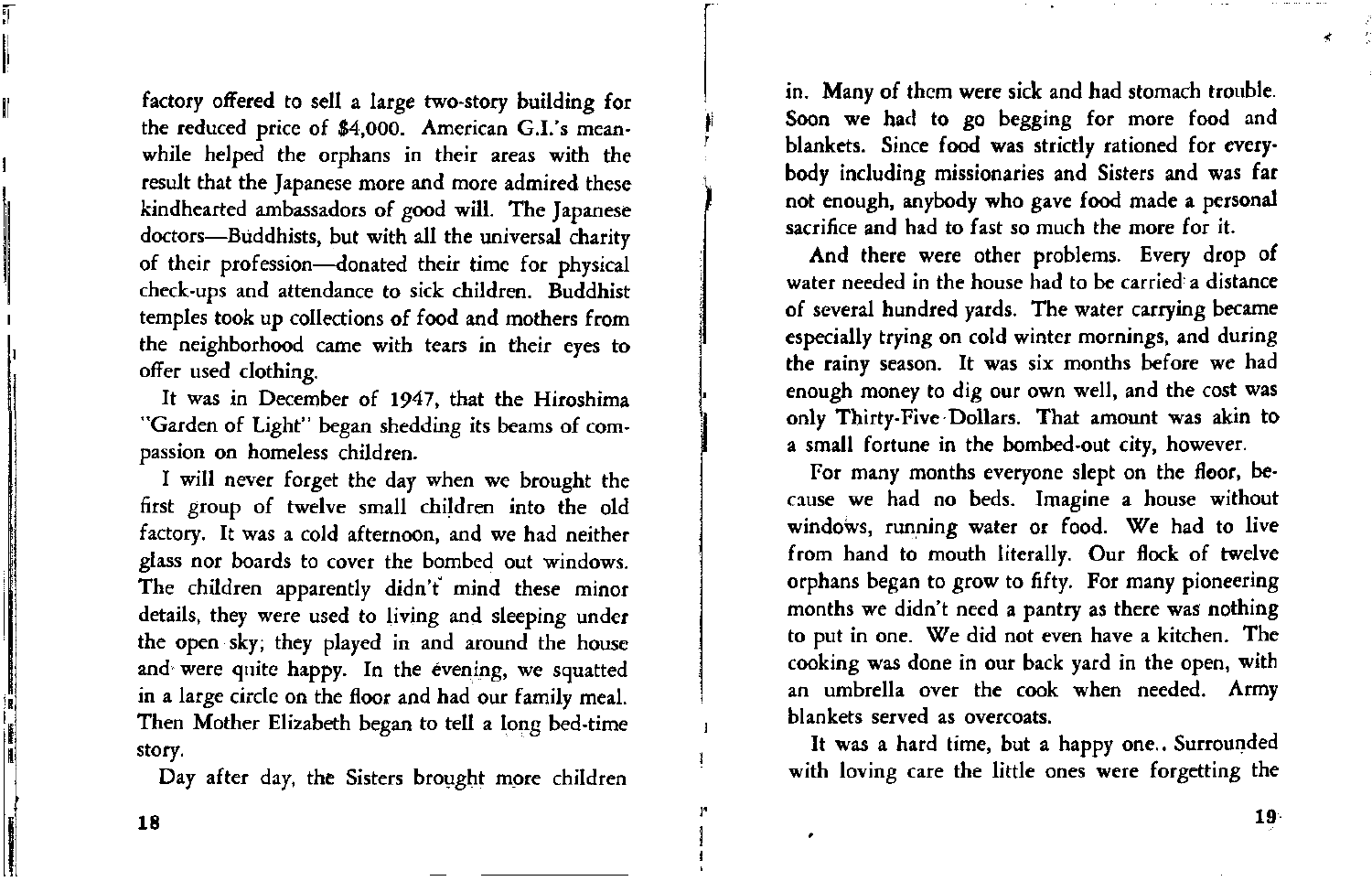terror of the long years of war and the horrible aftermath of the dropping of the atom: bomb on the city. What we could offer the children was only a roof over their heads, and love. Fortunately, the children liked the "Garden of Light" and called it "home."

The work grew so, and the need was so self-evident, that Mayor Hamai offered the Sisters eight thousand square yards of land if they would open another institution in downtown Hiroshima. The Japanese government appropriated seventy-five percent of the necessary funds for building a new structure, practically designed to be extended into a children's hospital in the near future—and soon the new building went up.

Others may term these unfortunate children orphans. Mother Elizabeth will have none of this. These are her children, and she is their mother—in name—and deed—and love. The children share Mother Elizabeth's distaste for the word "orphan." In fact, most of them do not even recognize it as a word that means themselves. Once some of them saw a motion picture about other war orphans. After the show they begged Mother to bring the poor unfortunate orphans to their home where they could have a real mother. All this is such joy to the Sisters

that: they are reluctant to speak of the tremendous amount of hard work. But they are not reluctant to work. Money is still very scarce and every penny must be made to do as much as possible.

Today, nearly 250 children are living, learning and playing in the new "Hikari no Sono" (Garden of Light) in the heart of Hiroshima, and in the children's home at Beppu. The original factory building in Hiroshima's suburb has become a large kindergarten. \*

#### AN AMERICAN SCHOLARSHIP

Because of Mother Elizabeth's outstanding social service work, she was selected in 1949 by Miss Dorothy Sullivan, a faculty member of the Catholic University in Washington, D. C, to be the recipient of a scholarship in Social Work established by Bishop O'Hara. During the year that Mother spent as a student at the Catholic University, she had little time to ask for help and consequently she returned to her little flock "wiser but poorer."

Upon her return to her native land Mother's popu larity as a lecturer and radio speaker led the people to request that she be Japan's first woman representative to the National House of Representatives. Her refusal led them to accuse her of not loving her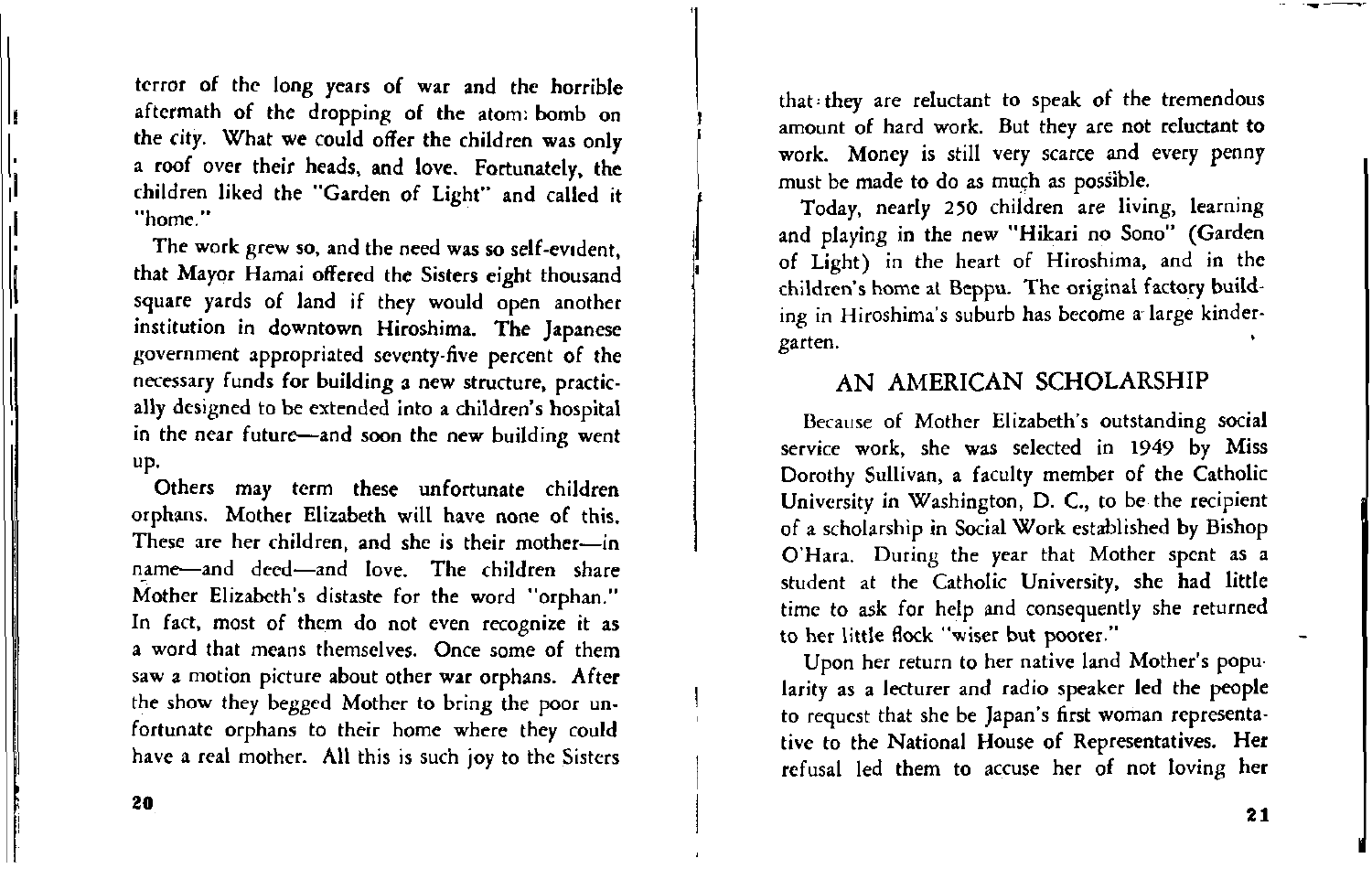country—until she explained why a nun could not accept such an honor.

In addition to all the other activities in which Mother Elizabeth is engaged, she also has plans for a School of Social Service where outstanding students can be trained to use their influence in bringing Christian charity into offices of the Government and social welfare institutions. Mother Elizabeth firmly believes this to be the only foundation for true peace. There are already too many groups of young people in Japan who are trained to spread hatred of God and nations in the minds of people, especially the children. There are many capable teachers who are willing to provide their services if such a school can be established. Mother Elizabeth knows that if God wills it the school will be provided and another of her prayers to the Sacred Heart will be answered.

### THREE IMPERIAL PRINCES PRAY FOR PEACE AT THE MEMORIAL CATHEDRAL

The Japanese Peace Treaty was signed at San Francisco on September 8, 1951, the feast of Our Lady's Nativity.

Two weeks later, the Emperor's brother, Prince

Takamatsu, traveled to Hiroshima to attend a solemn ceremony at Hiroshima's Memorial Shrine for World-Peace.

On the afternoon of September 21, 1951, the Imperial Prince was welcomed by Father Lassalle and Father Goossens. Other prominent members of the welcoming committee were the Governor of the province, the Mayor, the Chief Buddhist Abbot, and the President of the University of Hiroshima. After a reception ceremony, the Prince and his entourage entered the shrine, while t:.e orchestra and choir of the Music Academy played and sang the Japanese national anthem. A solemn benediction of the Blessed Sacrament followed, at which Fathers Lassalle, Arrupe and Kleinsorge officiated. Father Lassalle then addressed the Prince and thanked him for his kindness. The Prince, answering in a heart-toheart address, praised the idea of this Memorial Shrine as one of the most efficacious means for promoting world peace.

After the ceremony, the Prince expressed great interest in the Catholic Art and Music Academy and Father Goossens explained the courses in music, dramatics, dancing, painting, flower arrangement, etc. The Prince chatted informally with the students and asked many questions. He especially wanted to see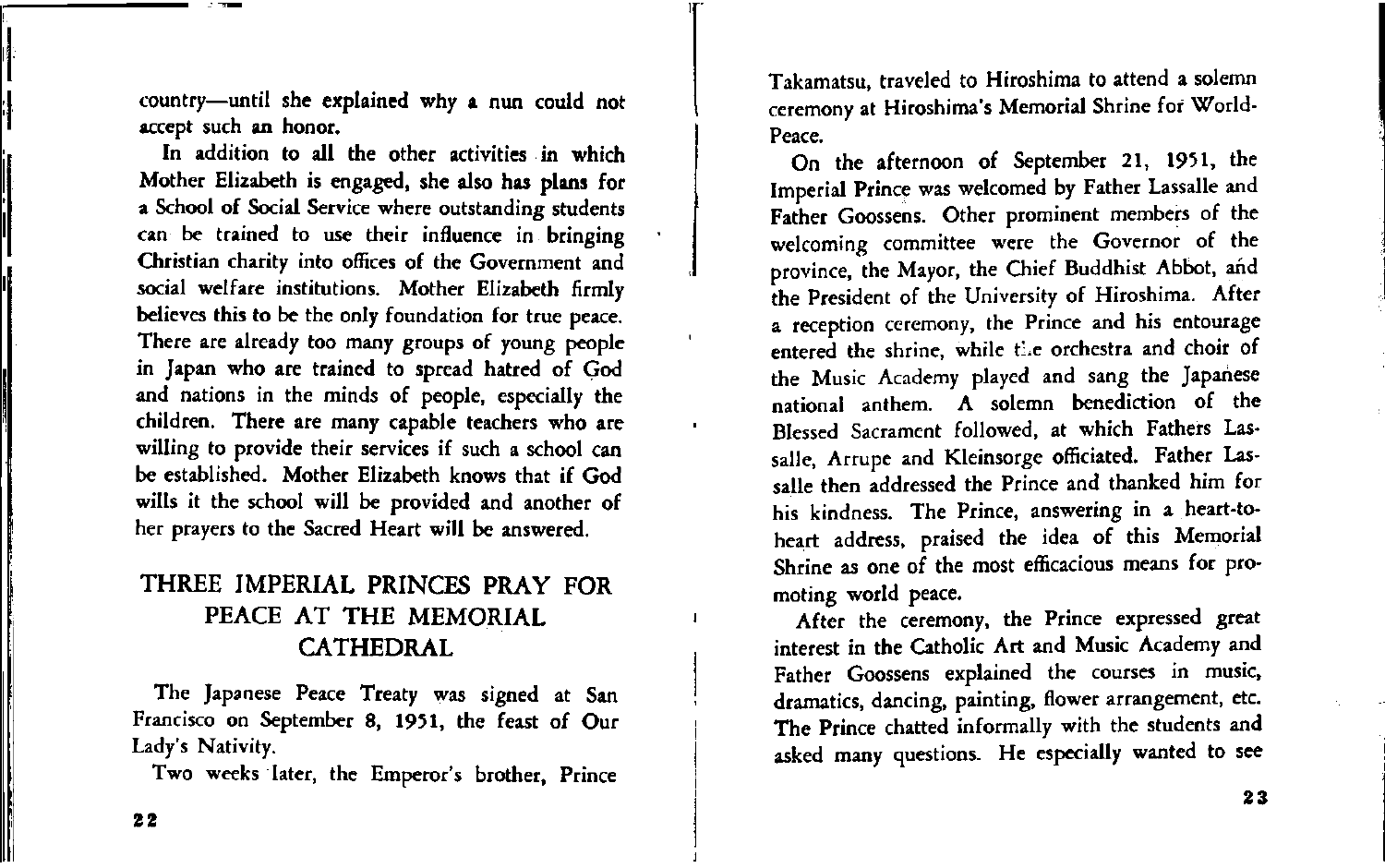Father Lassalle's room and was surprised to learn that Father Lassalle and some other Jesuits had adopted the Japanese custom of sleeping on straw mats on the floor.

On October 29, 1951, Prince Mikasa, also a brother of the Emperor, visited Our Lady's shrine. Shortly thereafter Princess Chichibu came for a similar visit.

Many pilgrimages made up of American, Australian and other U.N. servicemen on duty in Japan or Korea have already come to kneel and pray for peace at Our Lady's Memorial Shrine.

#### IN XAVIER'S FOOTSTEPS

A

The feast of our Blessed Mother's Assumption into Heaven has twice already marked a most important progress in the 400-year history of the Japanese mission. We hope and pray that under Mary's motherly guidance and protection the words of Prince Takamatsu, the Emperor's brother, may be verified in the years to come:

"Peace came on August 15, 1945—the exact date that St. Francis Xavier started preaching in this island state (Aug. 15, 1549). We are now on the threshold of a new world history. Four hundred years after St. Francis Xavier, Japan has again started as a new country—a peaceful, cultural state . . . The faith that St. Francis Xavier brought to Japan is not dead, but still alive. Not only that, it will live forever  $\dots$  We Japanese are now firmly determined to follow the footsteps of St. Francis Xavier. We pray to God to protect us and help us work in that cause."

The dedication of Our Lady's shrine at Hiroshima may open a new great era for the Church in Japan.

## A SYMBOL OF WORLD-PEACE

The bells of St. Mary's at Hiroshima ring a message of faith, and of hope. They rang out for the first time on Easter Sunday, 1953.

The four new bells of the Memorial Shrine are a gift of the West German Steel Workers' Union. Some 20,000 German Catholics took part in the departure festivities before the bells left Germany. Among the speakers on that occasion were the Minister-President of North Rhine-Westphalia and the Japanese Ambassador to Western Germany. In Hiroshima, the Japanese received these symbolic gifts with special ceremonies. The bells were conducted in a solemn procession from the railroad terminal to the Memorial Shrine. During the procession, a sound-truck played a tape-recording of the pealing of the bells at the departure ceremony in Germany, and

**Service** 

 $\mathbf{c}^{\text{in}} = 1$  and

age of the season and com-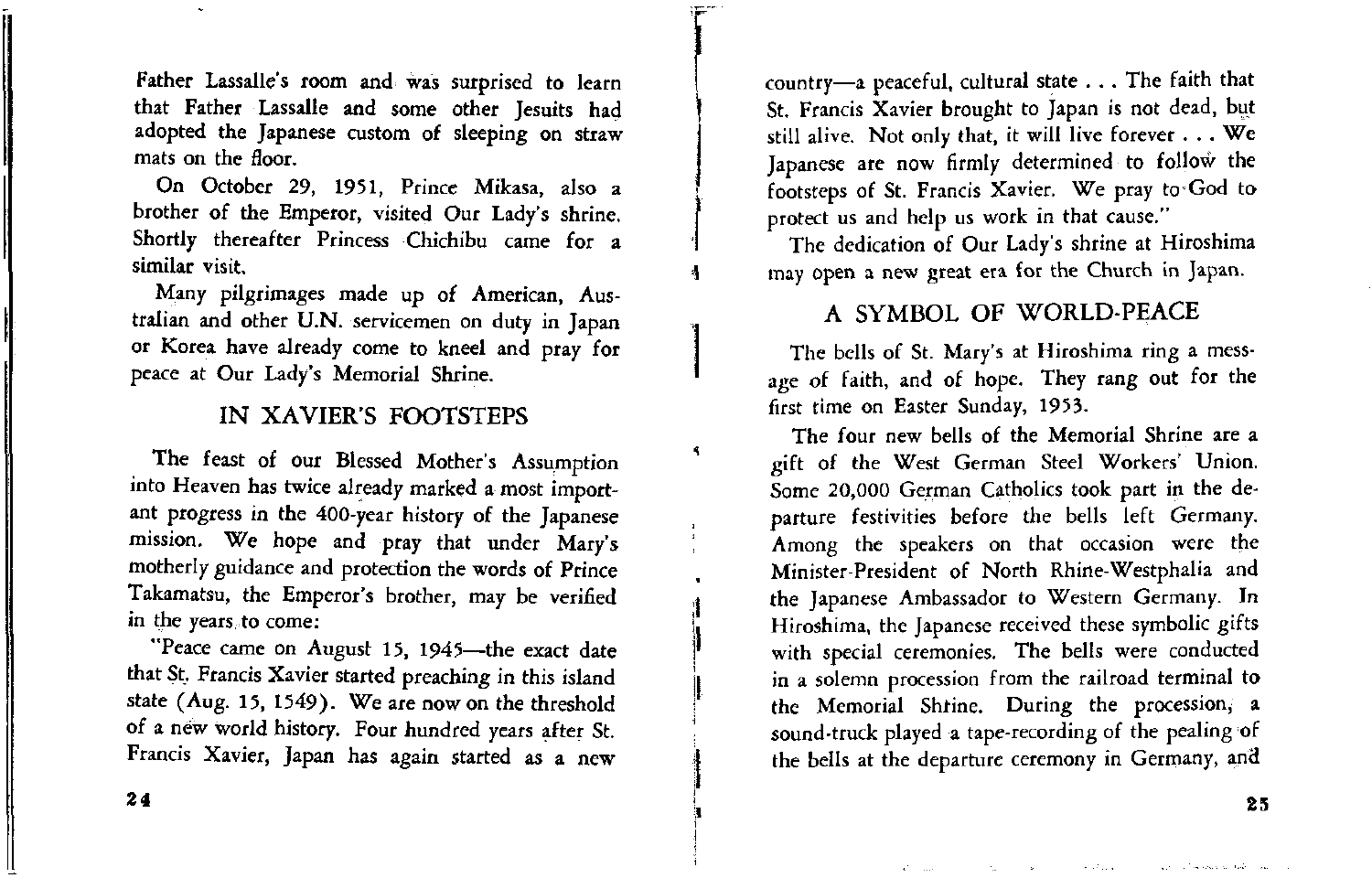at the same time the arrival of the bells was joyfully announced over the Hiroshima radio station.

Recently, the City Council of Cologne has presented Hiroshima with a pipe organ to be installed in the new shrine of our Blessed Mother. With the organ goes a plaque reading: "Cologne and Hiroshima, bound through common suffering, work and pray for world peace." The city of Bonn, capital of the Federal German Republic, has donated the tabernacle for the Memorial Shrine. The walls and the doors of the tabernacle depict the Fall of Man, the Deluge and the ruins of Hiroshima. Above them, pointing upward, is the protective hand of the Redeemer and the inscription: "Pax Christi."

Atom-bombed Hiroshima's answer to Our Lady's pleas at Fatima is a crusade of prayer. Fifteen stained glass windows show the mysteries of the rosary, the prayer which daily unites millions of hearts all over the world. The Shrine is a symbol of this unity.

But this is only a beginning. The prayers said at Hiroshima continued day and night, can avail only if *you* pray too.

Our Japanese friends unite their prayers with ours. They love to recite with us the century-old prayer to Mary, the Queen of Peace:

"Remember, O most gracious Virgin Mary, that never was it known that anyone who fled to thy protection, implored thy help or sought thy intercession was left unaided. Inspired with this confidence, I fly to thee, O Virgin of Virgins, my Mother. To thee I come, before thee I stand, sinful and sorrowful. O Mother of the Word Incarnate, despise not my petition, but in thy mercy, hear and answer me."

This spirit of prayer can and will bring peace. Father Peyton has said so well: "The family that prays together, stays together." Isn't that true also .in the family of nations?

This is the *Massage of Hiroshima:* Prayer in every heart, prayer on every lip, prayer moving the work of every hand throughout the world. It is this spirit of prayer that will bring us peace in this world.

Will this come true?—The answer is up to you.

#### A LIVING MEMORIAL

When Hiroshima's Mayor was informed about the plan to build a Memorial Shrine for perpetual prayer, he promised at once that plans for reconstruction would provide adequate space and surroundings. The largest Tokyo newspaper, Asahi, sponsored a nationwide contest for architectural designs which, it said,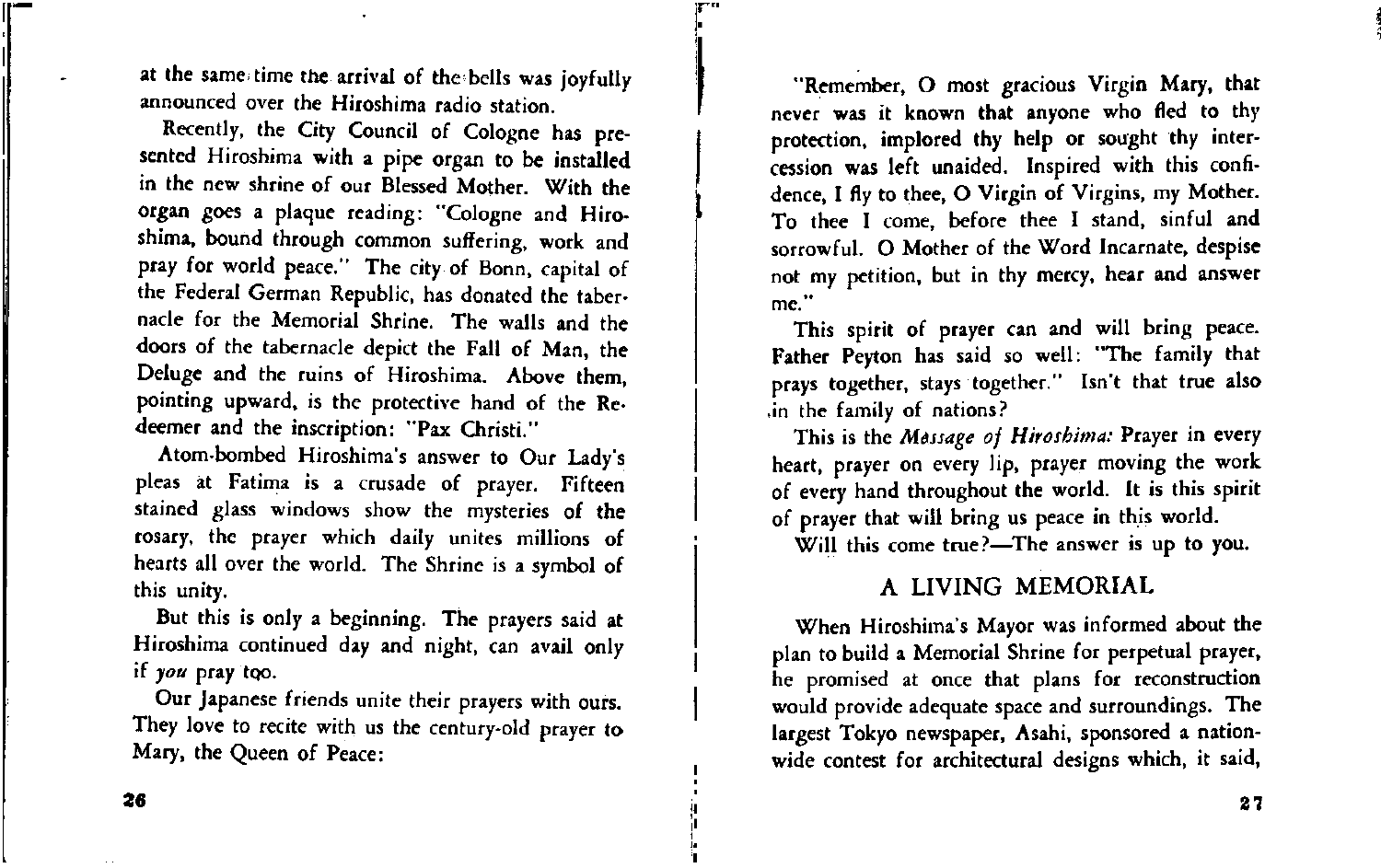"should be modern, in Japanese taste, monumental and religious."

Finally, in a special solemn Act of May 11, 1949, the Japanese Parliament named Hiroshima a "National Symbol of Peace," to be rebuilt as a spiritual and cultural center for the whole area.

# A GENEROUS AMERICAN BENEFACTOR

Our Lady's Memorial Shrine for World-Peace has been built through the generosity of an American benefactor. God only knows how much the gift of this zealous lay missionary has helped to bring the Peace of Christ to Japan. The cross on the cathedral's bell tower is the highest spot in all Hiroshima.

The cornerstone was blessed by a Japanese Jesuit, Rt. Rev. Monsignor Ogihara, on the fifth anniversary of the atomic bomb, August 6, 1950. On the sixth anniversary in 1951, Archbishop Maxmilian de Fucrstenberg, Apostolic Delegate to Japan, sang the first solemn Requiem in the half-finished shrine.

The crusade of prayer for world peace at Hiroshima's Memorial Shrine is sponsored in Japan by a committee of Japanese representing all faiths and many walks of life. The honorary head of the committee is Prince Takamatsu, younger brother of the Emperor. Prime Minister Yoshida is the president, and the three vice-presidents are the Supreme Abbot of the Buddhist Soto sect, the Supreme Abbot of the Buddhist Shingon sect, and Chief Justice Tanaka of the Supreme Court of Japan, only Catholic member.

In 1950, the Mayor and the City Council commissioned me, also Mother Elizabeth and Sister Dolores from the "Garden of Light" Children's Home, to present to Archbishop Patrick O'Boyle of Washington, D. C, a crucifix as a symbol of goodwill and gratitude for material and spiritual aid from America.

Truly symbolic was this gift, for the crucifix was carved from the wood of a giant camphor tree on the grounds of a famed Buddhist temple, Koku-Tai-Ji, where are buried the feudal lords of medieval times. The great tree died in the atomic blast; but of its wood is carved the symbol of resurrection, faith and prayer.

#### THE HOLY FATHER'S BLESSING

The Holy Father Pius XII has granted his Apostolic Blessing "to all who contribute spiritually or materially to this Memorial Shrine for World-Peace" and wrote in his answer to Father Lassalle's report:

"We are following with paternal interest how the devastated city of Hiroshima is rising from its